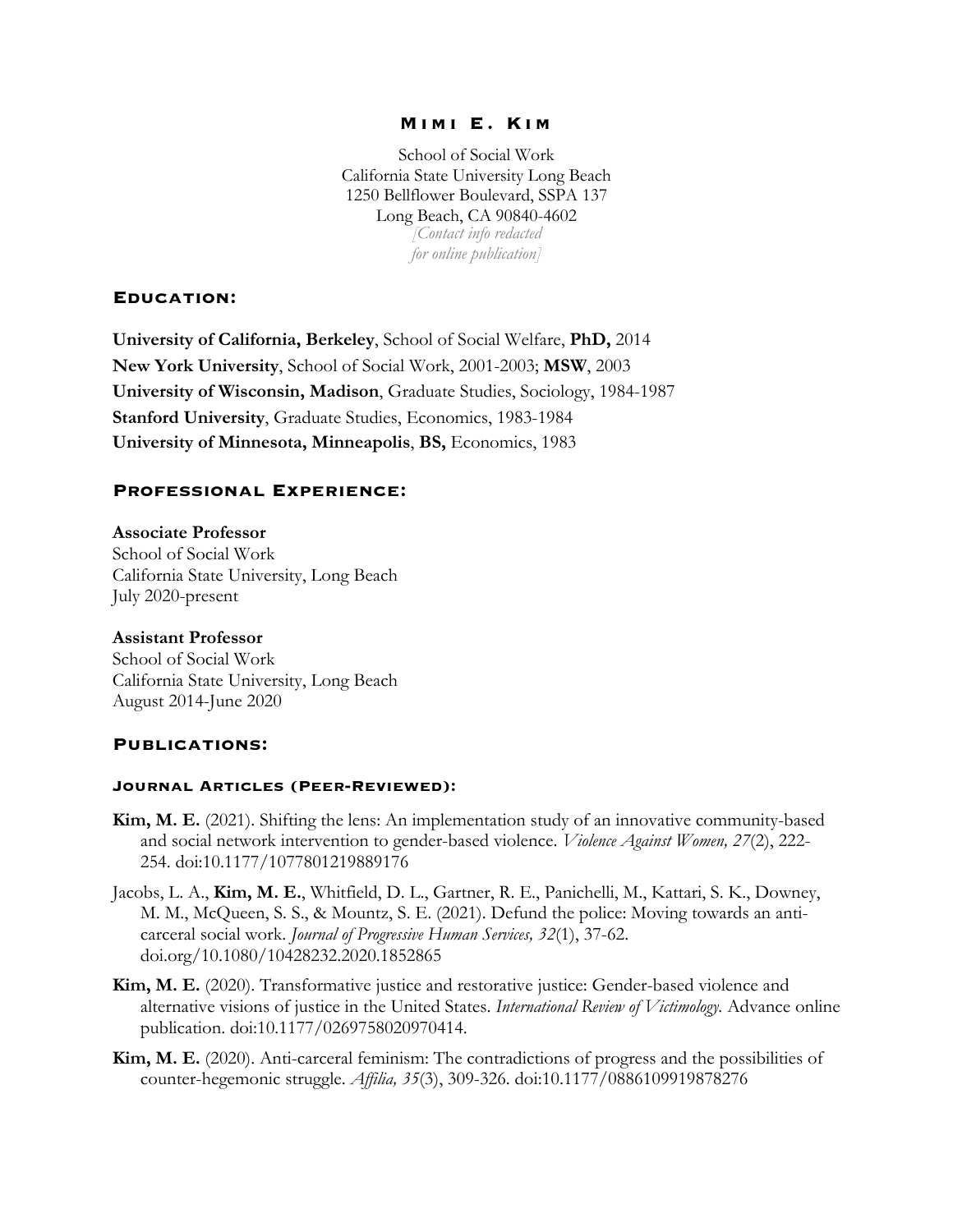- **Kim, M. E.** (2020). The carceral creep: Gender-based violence, race and the expansion of the punitive state, 1973-1983. *Social Problems, 67*(2), 251-269. doi:10.1093/socpro/spz013
- **Kim, M. E.** (2019). The culture-structure framework: Integrating culture, structure and categories of difference and power. *The Journal of Sociology and Social Welfare, 46*(4), 5-25.
- **Kim, M. E.**, & Gallo, C. (2019). Victim compensation: A child of penal welfarism or carceral policies. *Nordisk Tidsskrift for Kriminalvidenskab, 1*/*2019*, 54-67.
- Weng, S., Davidson, S., & **Kim. M. E.** (2019). Providing culturally appropriate services for Muslim Americans: A perspective of social services providers. *Journal of Ethnic & Cultural Diversity in Social Work.* Advance online publication. doi:10.1080/15313204.2019.1628681
- **Kim, M. E.** (2018). From carceral feminism to transformative justice: Women of color feminism and alternatives to incarceration. *Journal of Ethnic & Cultural Diversity in Social Work*, 27(3), 219-233. doi.org/10.1080/15313204.2018.1474827
- Gharbarpour, S., Palotai, A., **Kim, M. E.**, Aguilar, A., Flores, J., Hodges, A., Holcomb, T., Jimenez, M., Kaur, M., Pusey, O., Rosales, A., Schlater, W., and Shim, H. (2018). Developing a community-led research framework to address intimate partner violence: A case study of the Survivor-Centered Advocacy Project. *Journal of Family Violence*, *33*(8), 521-535
- Gallo, C. and **Kim, M. E.** (2016). Crime policy and welfare policy. *Oxford Handbook Online*. doi: 10.1093/oxfordhb/978019993583.013.46.
- **Kim, M. E.** (2013). Challenging the pursuit of criminalization in an era of mass incarceration: The limitations of social work responses to domestic violence in the U.S. *British Journal of Social Work*. *43*(7), 1276-1293.
- **Kim, M. E.** (2009). The political economy of immigration and the emergence of transnationalism. *Journal of Human Behavior and the Social Environment, 19*(6), 675- 689.

# **Journal Articles (Non-Peer-Reviewed):**

- Young, A., Goodkind, S., Zelnick, J. R., **Kim, M.**, Harrell, S., & Toft, J. #IAmHer: Anjanette Young speaks truth to power. *Affilia.* Advance online publication.
- **Kim, M.**, Zelnick, J. R., & Goodkind, S. 2021. Pandemics, protests, and feminist politics of resistance. *Affilia.* Advance online publication.
- **Kim, M.** (2015). Dancing the carceral creep: The anti-domestic violence movement and the paradoxical pursuit of criminalization, 1973 - 1986. UC Berkeley: Institute for the Study of Societal Issues. Retrieved from: http://eprints.cdlib.org/uc/item/804227k6.
- **Kim, M.**, Baliga, S., Bierria, A., and Coker, D. (2015). Harms of criminalization and promising alternatives. Plenary 3. Transcript. *University of Miami Race & Social Justice Law Review, 5*(2), 369- 381.
- **Kim, M.** (2014). VAWA @ 20: The mainstreaming of the criminalization critique: Reflections on VAWA 20 years later. *CUNY Law Journal, 18,* 52-57.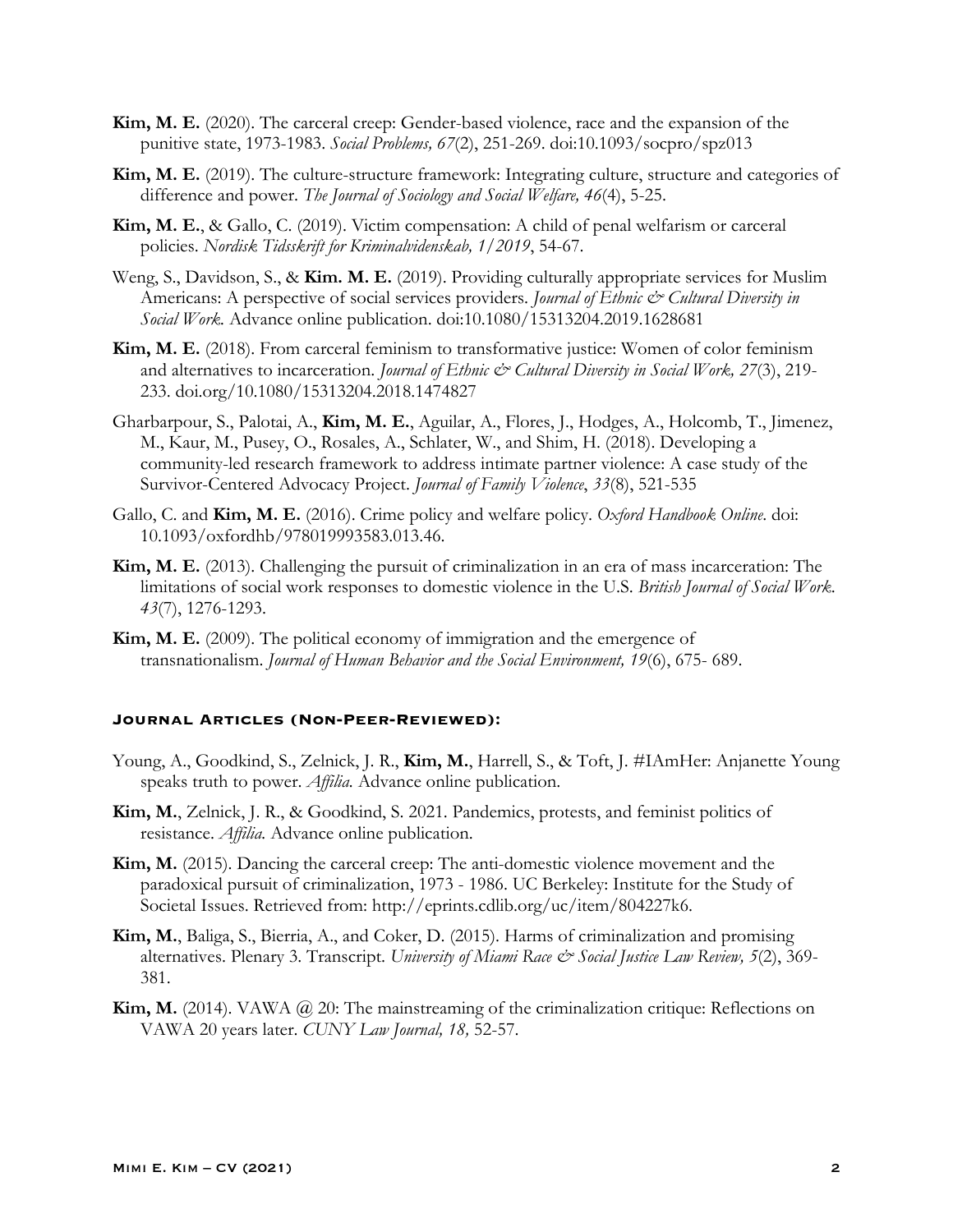- **Kim, M.** (2012). Moving beyond critique: Creative Interventions and reconstructions of community accountability. *Social Justice,* 37(4), 14-35.
- Bierria, A., **Kim, M.** and Rojas, C. (2012). Introduction. Community accountability: Emerging movements to transform violence. *Social Justice, 37*(4), 1-11.
- **Kim, M.** (2010). Alternative visions. *Standpunkt Soczial,* 1, 32-36.
- **Kim, M.** (2006). Alternative interventions to violence: Creative Interventions, *The International Journal of Narrative Therapy and Community Work,* 2006(4), 45-52*.*

Reprint in A. Yuen and C. White (Eds.), (2007). *Conversations about gender, culture, violence & narrative practice* (pp. 31-42). Adelaide: Dulwich Centre Publications.

#### **Book Chapters:**

- **Kim, M. E.** (2019). The coupling and decoupling of safety and crime control: An anti-violence movement timeline. In Stoever, J. (Ed.), *The politicization of safety* (pp. 15-37)*.* New York: NYU Press.
- **Kim, M**. and Rhee-Menzie, A. (2015). Models of collaboration between community service agencies and faith-based institutions. In Johnson, A. (Ed.), *Religion and men's violence against women* (pp. 431- 442). New York: Springer.
- **Kim, M.**, Masaki, B. and Mehrotra, G. (2010). A lily out of the mud: Domestic violence in Asian & Pacific Islander communities. In L. Lockhard & F. Danis (Eds.), *Domestic violence: Intersectionality and culturally competent practice* (pp. 100-126)*.* New York: Columbia University Press.
- **Kim, M.** (2010). Alternative interventions to intimate violence: Defining political and pragmatic challenges. In Ptacek, J. (Ed.), *Restorative justice and violence against women* (pp. 193-217). New York: Oxford University Press.
- **Kim, M.** (2010). Alternative interventions to violence: Creative interventions. In G. Kirk & M. Okazawa-Rey (Eds.), *Women's lives: Multicultural perspectives* (pp. 291-296)*.* New York: McGraw Hill. Reprint of Alternative interventions to violence: Creative Interventions, *The International Journal of Narrative Therapy and Community Work,* 2006(4), 45-52*.*
- Pennell, J. and **Kim, M.** (2010). Opening conversations across cultural, gender, and generational divides: Family and community engagement to stop violence against women and children. In Ptacek, J. (Ed.), *Restorative justice and violence against women* (pp. 294-319). New York: Oxford University Press.

#### **Edited Journals:**

- Luna, Z., Jesudason, S., and **Kim, M.**, (Eds.). (forthcoming, anticipated 2020). Special Issue. Intersectionality and social movements. *Mobilization.*
- O'Brien, P., Beck, E., and **Kim, M.**, (Eds.). (forthcoming, anticipated 2019). Special Issue. Anticarceral feminisms: Imagining a world without prisons. *Affilia.*
- Bierria, A., **Kim, M.**, and Rojas, C., (Eds.). (2012). Special Issue. Community accountability: Emerging movements to transform violence. *Social Justice* 37(4).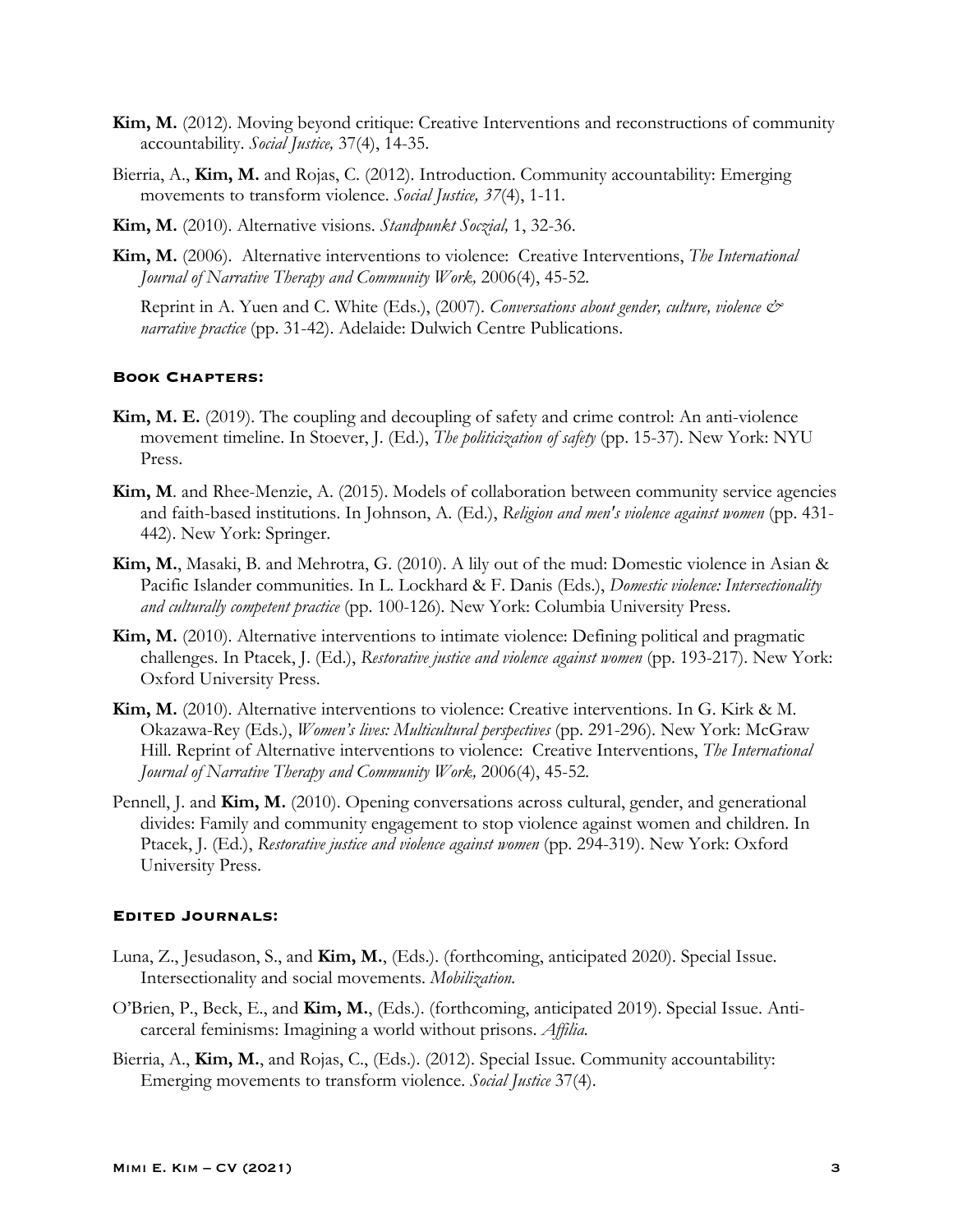#### **Manuscripts/Reports:**

- **Kim, M.** (2013). *Moving forward with integrity: Asian Women's Shelter's transition from a founding Executive Director.* San Francisco: Asian Women's Shelter. Sponsored by Blue Shield Against Violence.
- **Kim, M.** (2005). *The community engagement continuum: Outreach, mobilization, organizing, and accountability to address violence against women in the Asian and Pacific Islander communities.* San Francisco: Asian & Pacific Islander Institute on Domestic Violence.
- **Kim, M.** (2002). *Innovative strategies to address domestic violence in Asian and Pacific Islander communities: Examining themes, models and interventions.* San Francisco: Asian & Pacific Islander Institute on Domestic Violence.
- Chung, C., **Kim, M.** and Masaki, B. (1999). *The Multilingual Access Model: A model for outreach and services in non-English speaking communities.* Philadelphia, PA: National Resource Center on Domestic Violence.

## **Awards and Fellowships:**

### **Academic Awards and Fellowships:**

Phi Alpha National Social Work Honor Society. Honorary Member. 2018.

- Racial Democracy, Crime and Justice Network's Summer Research Institute Award (SRI), Rutgers School of Criminal Justice, 2016
- Center for Research on Social Change Graduate Fellowship, University of California, Berkeley, 2012-2014
- Dean's Normative Time Fellowship. University of California, Berkeley, 2011-2012
- The Arthur and Elizabeth Schlesinger Library on the History of Women in America Dissertation Grant, 2011-2012

University of California Center for New Racial Studies Graduate Student Research Grant, 2011-2012 Berkeley Empirical Legal Studies Fellowship, 2010-2011

- Joint World Conference on Social Work and Social Development, June 10 14, 2010. Best Abstract Award (Practitioner)
- Social Science Research Council (SSRC) Pre-Dissertation Summer Research Fellowship (Contentious Politics), 2010

University of California, Berkeley, School of Social Welfare Fellowship, 2009-2011

Chancellor's Fellowship. University of California, Berkeley, 2007-2009

New York University Social Work Fellowship. New York University, 2001-2003

Demography Fellowship. University of Wisconsin, Madison, Department of Sociology, 1984

Stanford University Graduate Fellowship. Stanford University, 1983

## **Community Service Awards:**

*Visionary Voice Award,* National Sexual Violence Resource Center, 2017 *Foundations for Change, Thomas I. Yamashita Prize*, Honorable Mention, UC Berkeley, 2014 *Community Service Award*, Korean Community Center of the East Bay, Oakland, CA, 2006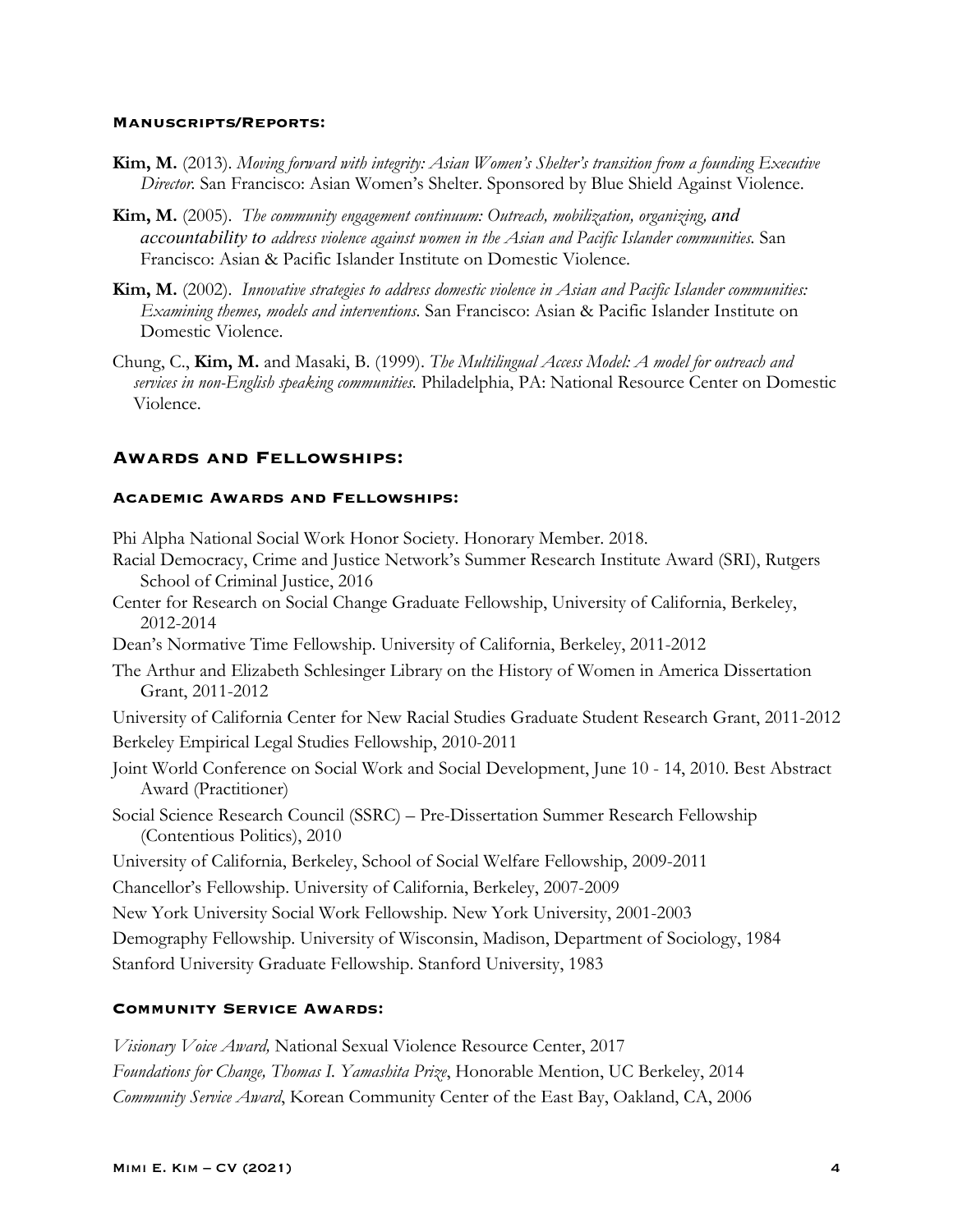*Community Hero Award*, KQED Public Broadcasting Service, San Francisco, 2000 *Korean Domestic Violence Special Recognition Award*, Korean American Family Center, Los Angeles, 2000

## **Other Awards and Fellowships:**

Echoing Green Social Entrepreneurship Fellowship, 2004-2006

### **Project Grant Awards (selected):**

- Blue Shield Foundation of California. "Community Restorative Justice Solutions": 24-month, January 2020-December 2021, \$220,000; 18-month, July 2018-December 2019, \$150,000 via Community Partners/TORCH, Principal Investigator.
- California, Office of Emergency Services. "Community Restorative Justice Project": 18-month, January 2020-June 2021, \$35,903, 1-year, January -December 2019, \$35,708 via Contra Costa County Family Justice Center. Principal Investigator.
- Blue Shield Foundation of California. "Strengthening Social Network Responses to Domestic Violence." Grant written on behalf of Creative Interventions via TORCH: 2-year, 2017-2018, \$230,000; via Social Action Partners: 2-year, 2015-2016. \$210,000. Principal Investigator and Project Coordinator.
- Office on Violence against Women, Department of Justice, Grants to Enhance Culturally Specific Services for Victims of Sexual Assault, Domestic Violence, Dating Violence and Stalking Program for "Asian & Pacific Islander Culturally Competent Services." Grant written on behalf of Korean Community Center of the East Bay. 2-year, 2012-2014. \$300,000. Consultant.
- Robert Wood Johnson Foundation, Evaluating What Works for "Korean Faith-Based Organizing Project." Grant written on behalf of Korean Community Center of the East Bay. 2-year, 2009- 2011. \$175,000. Consultant.
- The California Endowment, "Creative Interventions: StoryTelling & Organizing Project." Grant written and administered on behalf of Creative Interventions. 2-year, 2008-2010. \$200,000. Executive Director.
- Robert Wood Johnson Foundation, Vulnerable Populations, Fresh Ideas Grant for "Community-Based Interventions Project." Grant written and administered on behalf of Creative Interventions. 3-year, 2006-2009. \$300,000. Executive Director.
- Office on Violence against Women, Department of Justice, Technical Assistance Grant for "Asian & Pacific Islander Whole Family Responses to Domestic Violence." Grant written on behalf of Korean Community Center of the East Bay. 2-year, 2004-2006, \$250,000; 2007-2009, \$225,000. Consultant.

### **Presentations:**

### **Peer-Reviewed Conferences:**

- *Seeking Alternatives in the Shadows of the Punitive State: Anti-Carceral Responses to Domestic Violence, 1973- 1986.* American Sociological Association Annual Meeting. New York, NY. August 11, 2019.
- *Seeking Alternatives in the Shadows of the Carceral State: The Contested Construction of Carceral Feminism, 1973- 1986.* Law & Society Association Annual Meeting. Washington, D.C. June 2, 2019.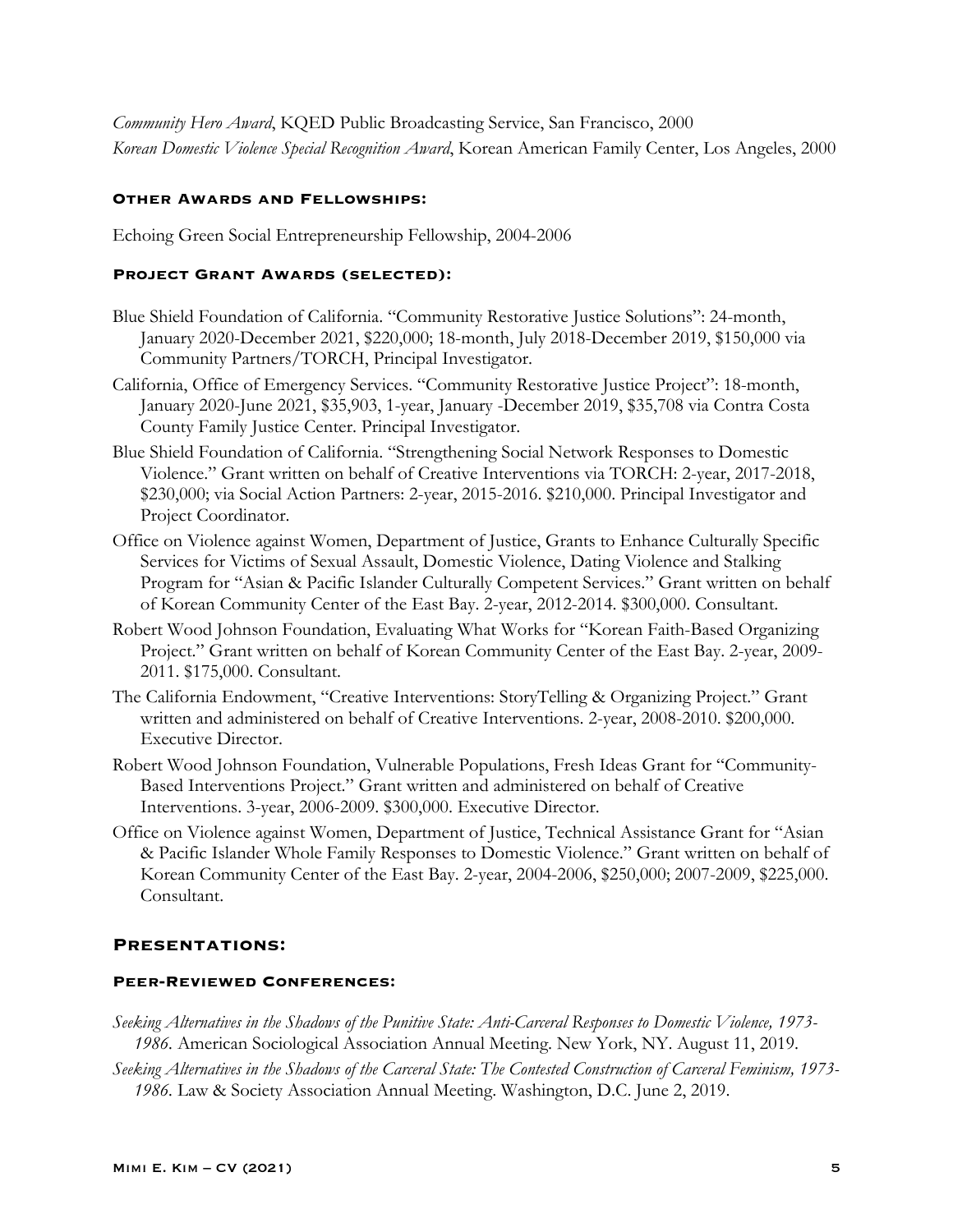- *Decriminalizing Domestic Violence: A Balanced Policy Approach to Intimate Partner Violence* Author Meets Reader panel presentation. Law & Society Association Annual Meeting. Washington, D.C. May 30, 2019.
- *Implementation of Innovations in Intimate Partner Violence Service Delivery: Shifting from Direct Service to Social Network Interventions.* Paper presentation. Society of Social Work Research. Society for Social Work and Research Annual Conference. San Francisco. January 17-20, 2019.
- *Community Engagement Continuum to Address Domestic Violence: Outreach, Mobilization, Organizing and Community Accountability.* Paper presentation. Society of Social Work Research. Society for Social Work and Research Annual Conference. San Francisco. January 17-20, 2019.
- *Navigating Challenges in Critical Feminist Domestic Violence Research.* Roundtable presentation. Society of Social Work Research. Society for Social Work and Research Annual Conference. San Francisco. January 17-20, 2019.
- *Victim Compensation: A Child of Penal-Welfare or Punitive Carceral Policies.* Paper presentation (with Dr. Carina Gallo). Western Society of Criminology. Long Beach, CA. February 1-3, 2018*.*
- *Counter Hegemonic Domestic Violence Analyses and Movements.* Roundtable presentation. Society of Social Work Research. Society for Social Work and Research Annual Conference. Washington, D.C. January 12, 2018.
- *Restraining Carcerality: Feminist Responses to Migrant Encounters with Criminal (In)Justice.* Dialogue presentation. American Studies Association Annual Meeting. Chicago, IL. November 9, 2017
- *Critical Prison Studies Caucus – Beth Richie's Pedagogy of Dissent: Scholarship and Activism Towards a World without Violence.* Roundtable presentation. American Studies Association Annual Meeting. Chicago, IL November 9, 2017.
- *Community Building*  $\mathcal{O}$  *Resource Mapping: Alternatives to Calling the Police.* Panel presentation. Moving Restorative Justice from Margins to Center. 6<sup>th</sup> Annual National Association of Community and Restorative Justice Conference. Oakland, CA. June 16-17, 2017.
- Limits and Promises for Restorative Justice in Anti-Subordinate Challenges to Gender Violence. Panel presentation. Moving Restorative Justice from Margins to Center. 6<sup>th</sup> Annual National Association of Community and Restorative Justice Conference. Oakland, CA. June 16-17, 2017.
- *Moral Discourse and Defining the Question.* Paper presentation. Conference on Social Movements and Protest: Nonviolent Strategies and the State. San Diego State University. May 5, 2017.
- *Decoupling Safety from Crime Control: Current Trends in the Feminist Anti-Violence Movement.* Paper presentation. Politicization of Safety Conference. The Initiative to End Family Violence, University of California, Irvine. April 7, 2017.
- *Women of Color and LGBT People of Color: Decolonizing the Struggle against Gender-Based and State Violence.*  Roundtable presentation. 10<sup>th</sup> International Conference on Gender. University of Havana, Havana, Cuba. March 8, 2017.
- *Antiviolence Movements in the Shadow of the Carceral State.* Roundtable discussant. Law & Society Association Annual Meeting, Seattle, WA. May 28-31, 2015.
- *Silence, Anxiety and Repressed Racial Narratives in Formative Feminist Anti-Violence Movements.* Paper presentation. Law & Society Association Annual Meeting, Seattle, WA. May 28-31, 2015.
- *Dancing the Carceral Creep: The Anti-Domestic Violence Movement and the Paradoxical Pursuit of Criminalization.* Roundtable presentation. American Sociological Association Annual Meeting. San Francisco, CA, August 16-19, 2014.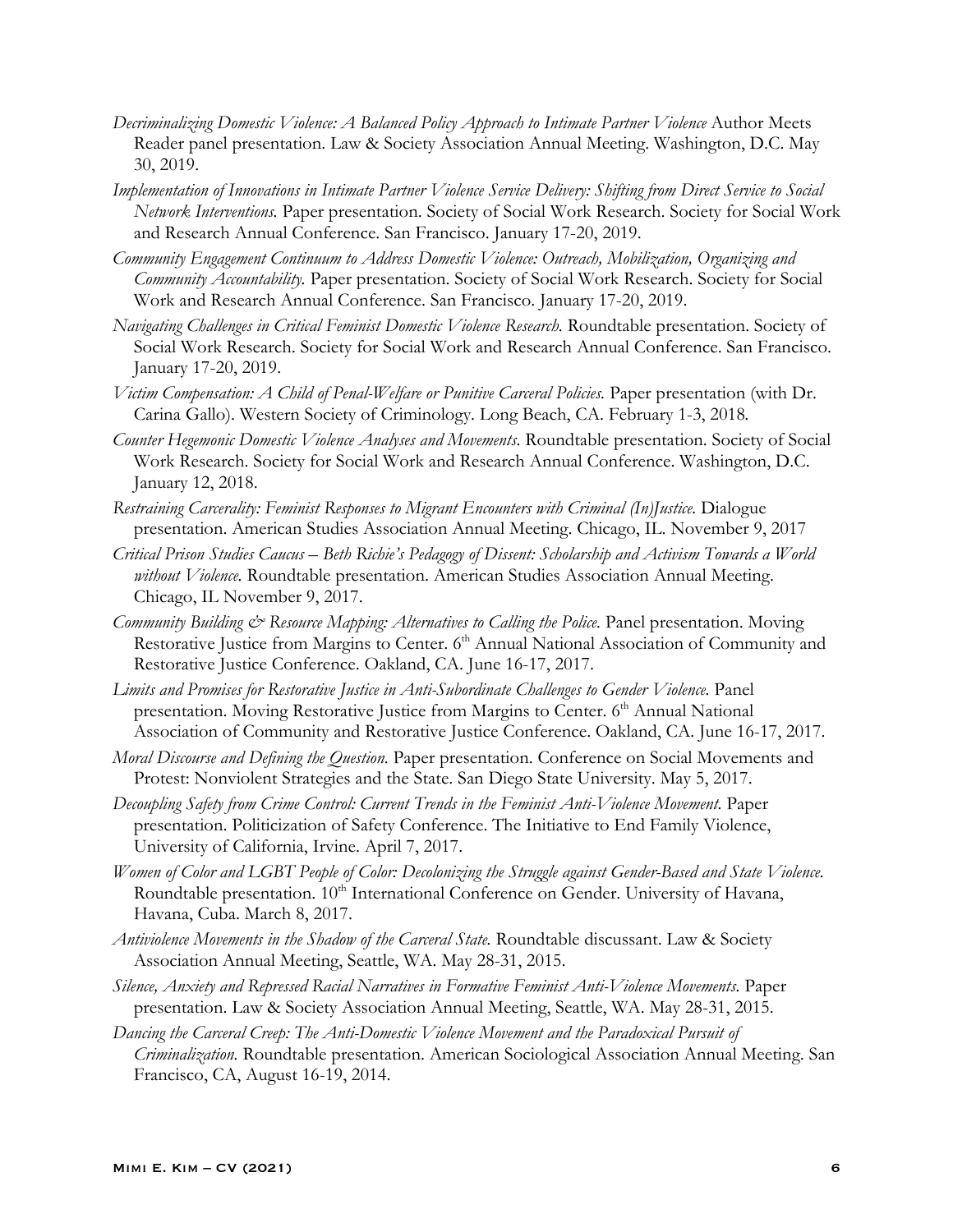- *Creative Interventions: Bridging the Gap Between Restorative Justice and Grassroots Community Interventions Addressing Domestic Violence.* Workshop presentation. Restorative Justice, Responsive Regulation & Complex Problems. University of Vermont, Burlington, CT. July 15-18, 2014.
- *The Construction of Carceral Feminism: Racialized Discourses and Silences in the Anti-Domestic Violence Movement, 1973-1986.* Paper presentation. Law & Society Association Annual Meeting. Minneapolis, MN, May 29-June 1, 2014.
- *Abolitionist Futures, Community Accountability & Emerging Movements to Transform Violence.* Panel presentation. National Association for Ethnic Studies Conference. Mills College, Oakland, CA. April 3-5, 2014.
- *Alternatives to Criminal Justice Strategies.* Plenary speaker. Converge: Reimagining the Movement to End Gender Violence. University of Miami School of Law, Miami, FL. February 7-8, 2014.
- *The Anti-Domestic Violence Social Movement and Its Paradoxical Pursuit of Criminalization, 1973-1986.*  Symposium presentation. Symposium on "Social Work, Social Justice and the Challenge of Criminalization" (Symposium organizer). Society for Social Work and Research Annual Conference. San Antonio, TX. January 15-19, 2014.
- *Carceral Logics, Anti-Violence Politics, and Abolitionist Practices.* Panel presentation. American Studies Association Annual Meeting, November 21-24, 2013.
- *Abolitionist Futures, Community Accountability & Emerging Movements to Transform Violence.* Roundtable presentation. Critical Ethnic Studies Association Conference. Chicago, IL. September 19-21, 2013.
- *Building Community Capacity within Immigrant Communities: Identifying and Engaging Multiple Stakeholders in Intimate Partner Violence Prevention.* Symposium presentation. Society for Social Work and Research Annual Conference. San Diego, CA. January 16-20, 2013.
- *Abolitionist Futures, Community Accountabilities, & Emerging Movements to Transform Violence.* Roundtable presentation. National Women's Studies Association Annual Conference. Oakland, CA, November 8-11, 2012.
- *Social Network Interventions to Domestic Violence and Sexual Assault: Pilot Study Results and Policy Implications.* Paper presentation. Society for Social Work and Research Annual Conference. Washington, D.C. January 11-15, 2012.
- *Prevention of Domestic Violence in Immigrant Faith-Based Communities: The Multiple Dimensions of a Culturally Competent Model.* Poster presentation. American Public Health Association Conference. Washington, D.C. October 29-November 2, 2011.
- *Author Meets Reader: Restorative Justice and Violence against Women*, *edited by James Ptacek (November 2009).* Author. The 2011 Annual Meeting of Law and Society. San Francisco, CA. June 2-5, 2011.
- *The Anti-Violence Movement and Demands for Safety: The Emergence of the Criminalization Strategy.* Paper Presentation. The 2011 Annual Meeting of Law and Society. San Francisco, CA. June 2-5, 2011.
- *Building Community Capacity in Immigrant Faith-based Communities: How Can We Tell?* Paper Presentation. American Evaluation Association Conference. San Antonio, TX. November 10-13, 2010.
- *Bringing Popular Education Approaches to Social Work.* Skills Workshop Presentation. Council on Social Work Education Conference. Portland, OR. October 14-17, 2010.
- *Gender-Based Violence and Criminalization: Transnational Challenges to a Western Dominant Model.* Paper Presentation. Joint World Conference on Social Work and Social Development. Hong Kong. June 10-14, 2010.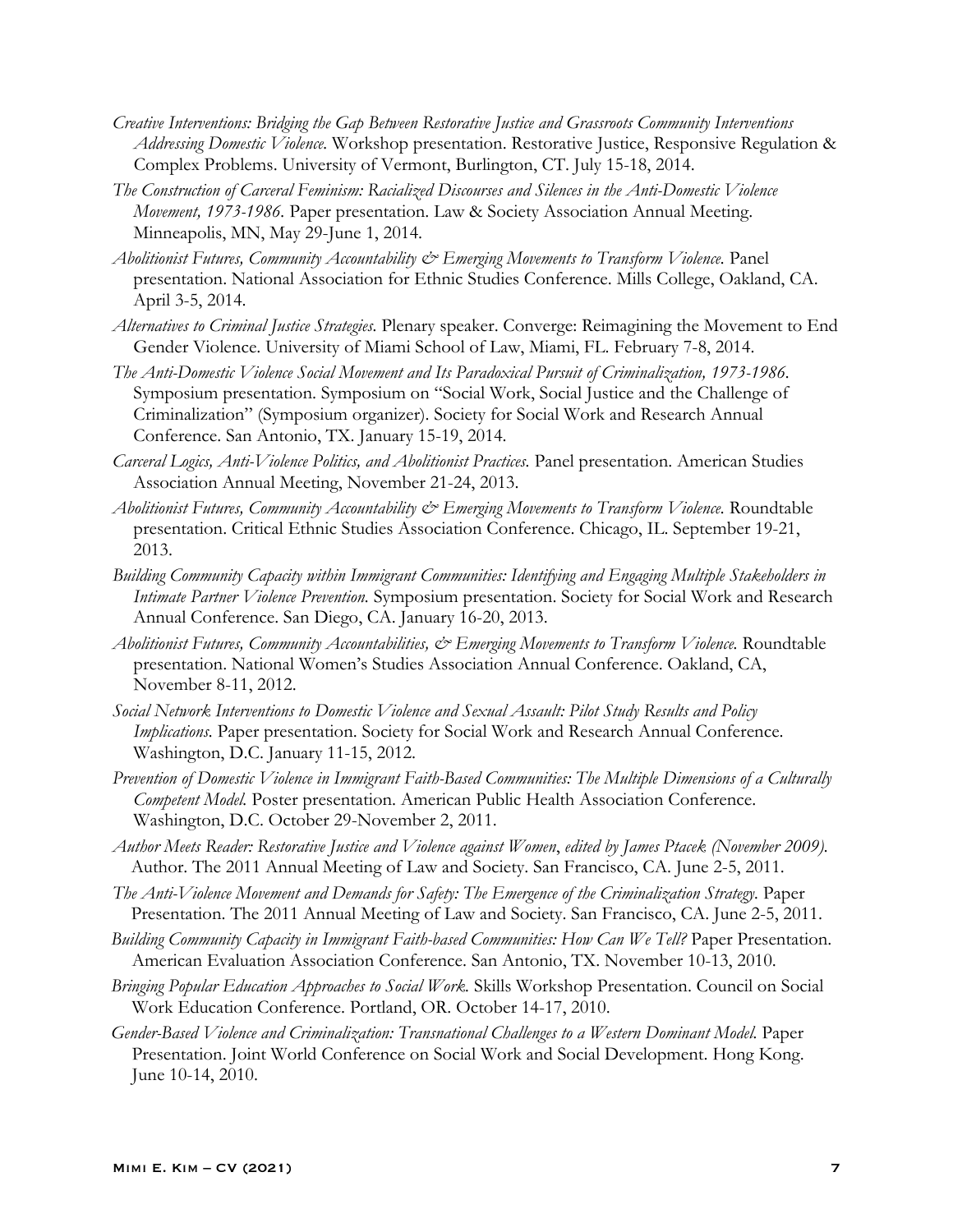- *Challenging Gender-Based Violence: Contesting Feminisms across the Korean Diaspora.* Paper Presentation. Asian American Studies Conference. University of Texas, Austin. April 10, 2010.
- *Challenging Gender-Based Violence: Contesting Feminisms across Communities of Color.* Paper Presentation. 4th Annual Critical Race Studies Symposium. University of California, Los Angeles, School of Law. March 11, 2010.
- *Creative Interventions: Community Accountability in Communities of Color.* Presenter. 4th Annual Critical Race Studies Symposium. University of California, Los Angeles, School of Law. March 11, 2010.

#### **Invited Public Conferences, Presentations and Trainings:**

*Community Based Safety Strategies.* Panelist. Interrupting Criminalization. April 21, 2021.

- Abolitionist class. Speaker. School of Law, University of California, Berkeley. April 21, 2021.
- *Breaking the Mold: Domestic Violence and Alternative Justice System. USC Annenberg Center for Health Journalism.* April 16, 2021.
- *Transformative Justice.* Speaker. Gender Violence Project, University of Michigan Law School*.* April 14, 2021.
- *Radical Love Across Difference.* Plenary panelist. The Consortium for Graduate Studies in Gender (GCWS), MIT University*.* April 11, 2021.
- *Re-Imagining Social Work: Hope and Paths for Future Practice.* Panelist. R.I.S.E.-Reimagining Social Work Education: Collective between CSUN Department of Social Work & CSULB LSSWN. April 10, 2021.
- *Transformative Justice and Funding.* Panelist. Criminal Justice Funders. March 26, 2021.
- *Gender Violence & Transformative Justice: A Conversation with Mimi Kim and Shira Hassan.* School of Social Work, University of Washington. March 15, 2021.
- *Are Social Workers Abolitionist? Abolitionist Town Hall Part 1.* Panelist. NASW. March 12, 2021.
- *Abolition Feminism: Spotlight on VAWA.* Panelist. Resonance. March 11, 2021.
- *Interrupting the Cis-Tem: Women of Color, Professionalism*  $\mathcal{C}^*$  *Abolition.* Reimagining Social Welfare Collective, University of California, UCLA. March 9, 2021.
- *Abolitionist Social Work: Possibilities, Paradox and Praxis.* Haymarket Press. February 25, 2021.
- *2021 Colloquium. Defend to Abolish.* Panelist. NYU Review of Law & Social Change. February 9, 2021.
- *Transforming Tomorrow: Battling the Injustice of Today. Panelist. American University of Paris. February 6,* 2021.
- *Transformative and Restorative Justice for Survivors of Sexual and Domestic Violence in Massachusetts.* Keynote speaker. Jane Doe, Inc.. The Massachusetts Coalition Against Sexual Assault and Domestic Violence. November 19, 2020.
- *Community Interventions and the Decriminalization of Survivors.* Berkeley Resistance Against Interpersonal Violence (BRAIV). University of California, Berkeley. November 12, 2020.
- *Transformative Justice in the Era of #DefundPolice. Conversation with Shira Hassan and Mimi Kim.* Barnard Center for Research on Women. October 21, 2020.
- *Transformative Justice Visions and Praxis.* University of California, Berkeley. Women & Gender Studies. September 30, 2021.
- *Keynote.* Violence Free Minnesota: The Coalition to End Relationship Abuse. September 23, 2020.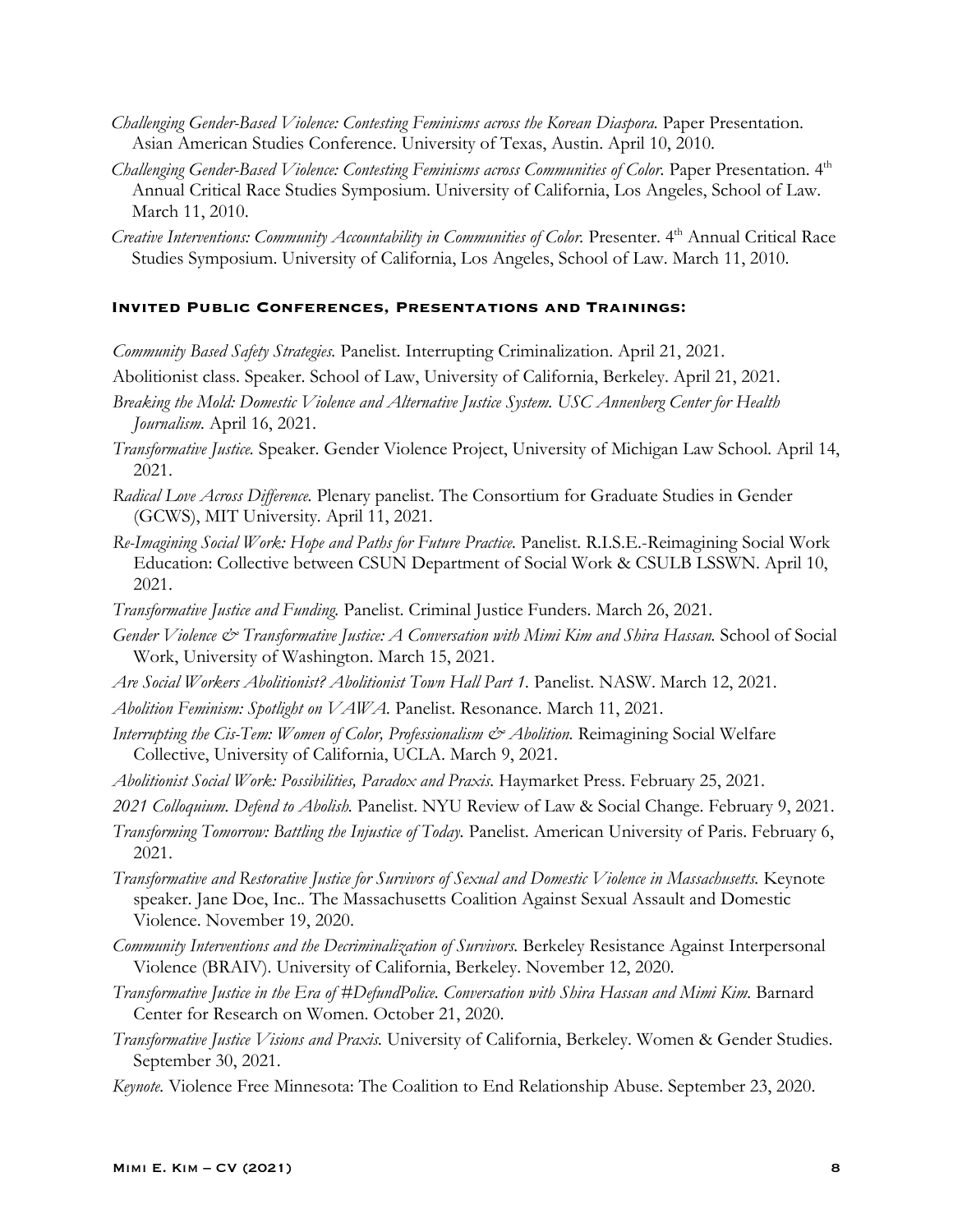- *Sexual Violence and Transformative Justice in Abolitionist Times.* CalCASA Annual Conference. September 3, 2020.
- *A World Without Police: Abolition and Community Safety.* Brooklyn Public Library. August 6, 2020.
- *From Rapid Response to Transformative Justice Processes: Some Basics You Should Know.* Trainer. Just Practice. Steps to End Prisons & Policing: A Mixtape on Transformative Justice. August 1, 2020.
- *Transformative Justice in South Asian Spaces.* Panelist. Equality Lab. July 30, 2020.
- *#WeTake CareOfUs. Transformative Justice. Webinar #7.* Presenter. Justice Teams Network. July 24, 2020.
- *Restorative Justice & Gender Based Violence.* Panelist. American Bar Association, July 22, 2020.
- *Abolition Feminism: Celebrating 20 Years of INCITE!* Barnard Center for Research on Women. Presenter. April 30, 2020.
- *Radical Accountability II.* Trainer. Youth Justice Coalition, Los Angeles, CA. November 6, 2019.
- *Radical Accountability I.* Trainer. Youth Justice Coalition, Los Angeles, CA. September 4, 2019.
- *Transformative Justice: What Can It Mean for Your Organization and Members?* All-staff presentation. Homeboy Industries, Los Angeles, CA. July 30, 2019.
- *Addressing Harm.* Plenary panel. Building Accountable Communities: A National Gathering on Transforming Harm. Barnard College. New York, NY. April 27, 2019.
- *Domestic Violence: Emerging Issues.* Public presentation. Domestic Violence Council, Los Angeles County. Alhambra, CA. April 16, 2019.
- *The Politicization of Safety: Book Celebration.* Panel presentation. University of California, Irvine. School of Law. An Initivative to End Family Violence. University of California, Irvine. March 27, 2019.
- *Beyond Criminalization: Public Health, Human Rights, Economic, and Community Responses to Domestic Violence.* Panel presentation. University of California, Irvine. School of Law. An Initiative to End Family Violence. University of California, Irvine. November 9, 2018.
- La Justicia Transformativa: Como Alternativa a la Violencia de Génergo y la Violencia del Estado. Keynote presenter. Centro de Investigación y Docencia Económicas, Area de Derechos Sexuáles y Reproductivos. Mexico City. September 20, 2018.
- *Transformative Justice.* Washington State Coalition on Domestic Violence, Seattle and Spokane, WA. July 11 and 13, 2018.
- *#MeToo: Not Just a Moment, A Movement: Unifying Theory and Practice.* Presentation. University of California, Irvine. School of Law. Presentation. An Initiative to End Family Violence. University of California, Irvine. February 28, 2018.
- *Beyond Policing: Community-Led Alternatives to Public Safety.* Panel speaker. PolicyLink Equity Summit. Chicago, IL. March 12, 2018.
- *Keynote Speech.* Korean American Women in Need. Chicago, IL. March 15, 2018.
- *Introduction to Community Accountability and Transformative Justice – 2-Day Training.* Presenter. Columbia University, Center for Justice. December 7-8, 2017.
- *We Can Get There from Here: Practices & Strategies for Building Our Collective Vision of the Future.* Keynote panelist. Just Practice Collective. Chicago, IL. October 5, 2017.
- *Community Accountability/Transformative Justice: Exploring Some Models.* Webinar. Deaf Action Coalition. November 2017.
- *Transformative Possibilities.* Keynote panelist. New York State Coalition Against Sexual Assault Annual Conference. Albany, NY. September 14-16, 2017.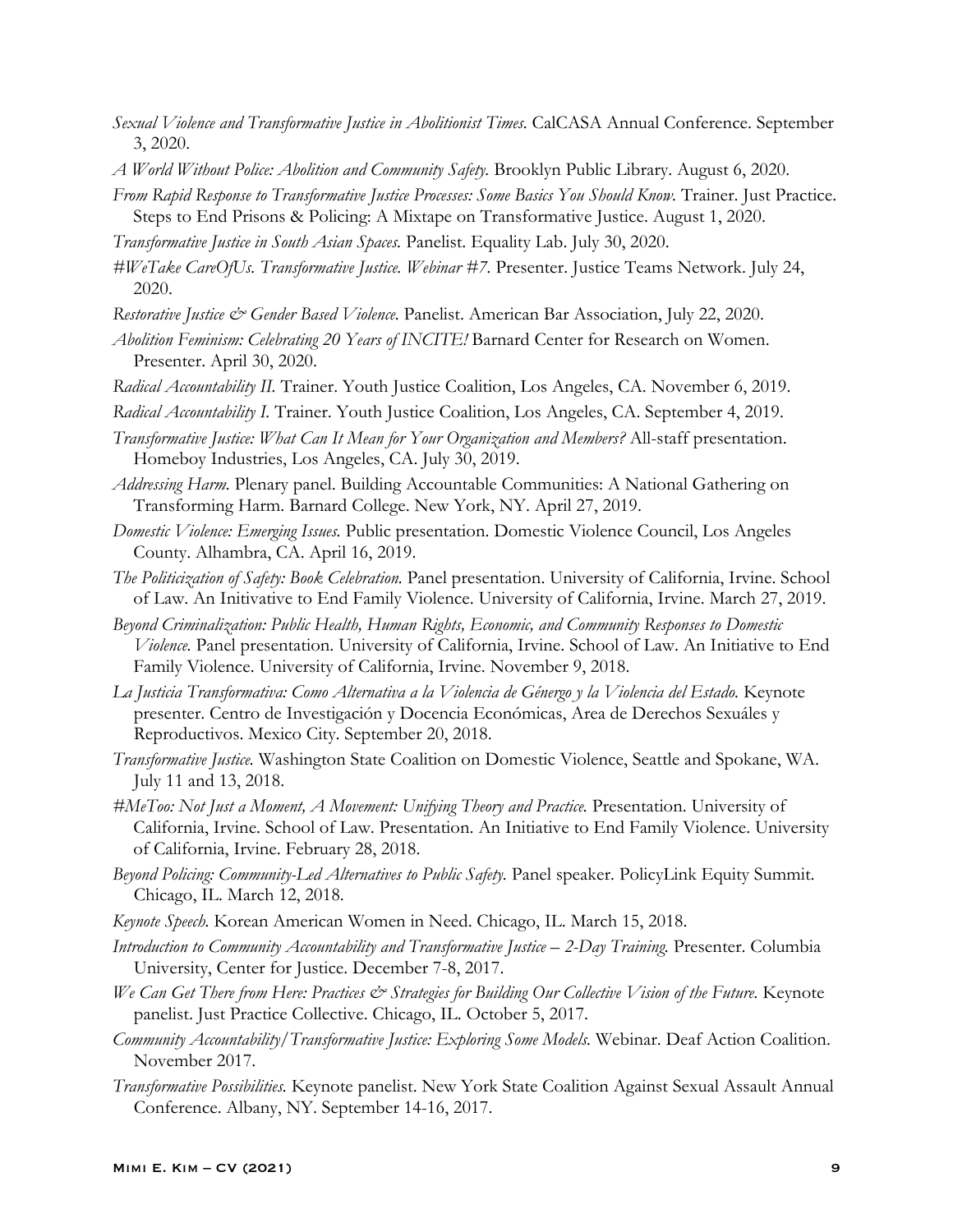- *Transformative Justice, Community-Based Alternatives & Working Towards Organizational Change.* Workshop presenter. California Coalition Against Sexual Assault Annual Conference. Sacramento, CA. August 9-10, 2017.
- *Transformative Conversations: Think Differently to End Sexual Assault.* Plenary panelist. California Coalition Against Sexual Assault Annual Conference. Sacramento, CA. August 9-10, 2017.
- *Building on the Strength of Communities.* Keynote speaker. Office of Violence Against Women. Culturally Specific Services Program Gathering. Miami, FL. July 16, 2017.
- *Dancing the Carceral Creep: The Feminist Anti-Violence Movement & the Pursuit of Criminalization, 1973- 1986.* Webinar. National Clearinghouse for the Defense of Battered Women. Ending Mass Incarceration, Centralizing Racial Justice, and Developing Alternatives Webinar Series. May 23, 2017.
- *Community-Based Interventions: Everyday People Transforming Violence.* Webinar. Shattering Walls Webinar Series. New York University. May 11, 2017.
- *Intimate Violence & Beyond Criminal Justice Interventions.* Panel presenter. Geographies of Violence: A Lecture Series on Power, Space, & Justice. University of California, Riverside. May 3, 2017.
- *Calling Out Carceral Feminisms: Women of Color Respond to Gender-Based and State Violence.* Keynote speaker. Transformative Justice Speaker Series. Michigan State University, East Lansing, MI. February 10, 2017.
- *Creative Interventions to Gender-Based Violence.* Workshop presenter. Transformative Justice Speaker Series. Michigan State University, East Lansing, MI. February 9, 2017.
- *Transformative Justice.* Keynote speaker. *Motherlode Martin Luther King Celebration.* Sonora, CA. January 15, 2017.
- *A Youth, in Your Program, Just Disclosed They Were Sexually Assaulted – Now What? A Transformative Justice Approach.* Workshop presenter. Center for the Pacific Asian Family. Long Beach, CA. January 12, 2017.
- *Best Practices and Innovations in Interpersonal Violence Response: Restorative Justice Principles and Practices in Interpersonal Violence Context.* Keynote speaker. Innovations and Best Practices in Domestic and Sexual Assault Response. Family Justice Center. Pleasant Hill, CA. November 1, 2016.
- *Looking to the Future: Moving from Crime Control to Community Accountability.* Keynote speaker. National Coalition Against Domestic Violence Conference. Phoenix, AZ. October 26, 2016.
- *Dancing the Carceral Creep: The Feminist Anti-Domestic Violence Movement and the Paradoxical Pursuit of Criminalization.* Distinguished Lecturer. University of California, Irvine. School of Law. An Initiative to End Family Violence. University of California, Irvine. October 4, 2016.
- *Transformative Justice 101 – Train-the-Trainer.* Trainer. Creative Interventions, Long Beach, CA. October 1, 2016.
- *Survivor Centered Advocacy – Focus Groups.* Webinar trainer. Survivor Centered Advocacy Project. Asian Pacific Institute on Gender-Based Violence. September 14, 2016.
- *Survivor Centered Advocacy – Interviews and Storytelling.* Trainer. Survivor Centered Advocacy Project. Asian Pacific Institute on Gender-Based Violence. Oakland, CA. September 7, 2016.
- *Creative Interventions and Alternatives to Criminalization.* Keynote speaker. Iowa Coalition Against Domestic Violence and Iowa Coalition Against Sexual Assault Annual Membership Meeting. Des Moines, IA. August 16-18, 2016.
- *Creative Interventions.* Trainer. Monsoon United Asian Women of Iowa. Des Moines, IA. August 15, 2016.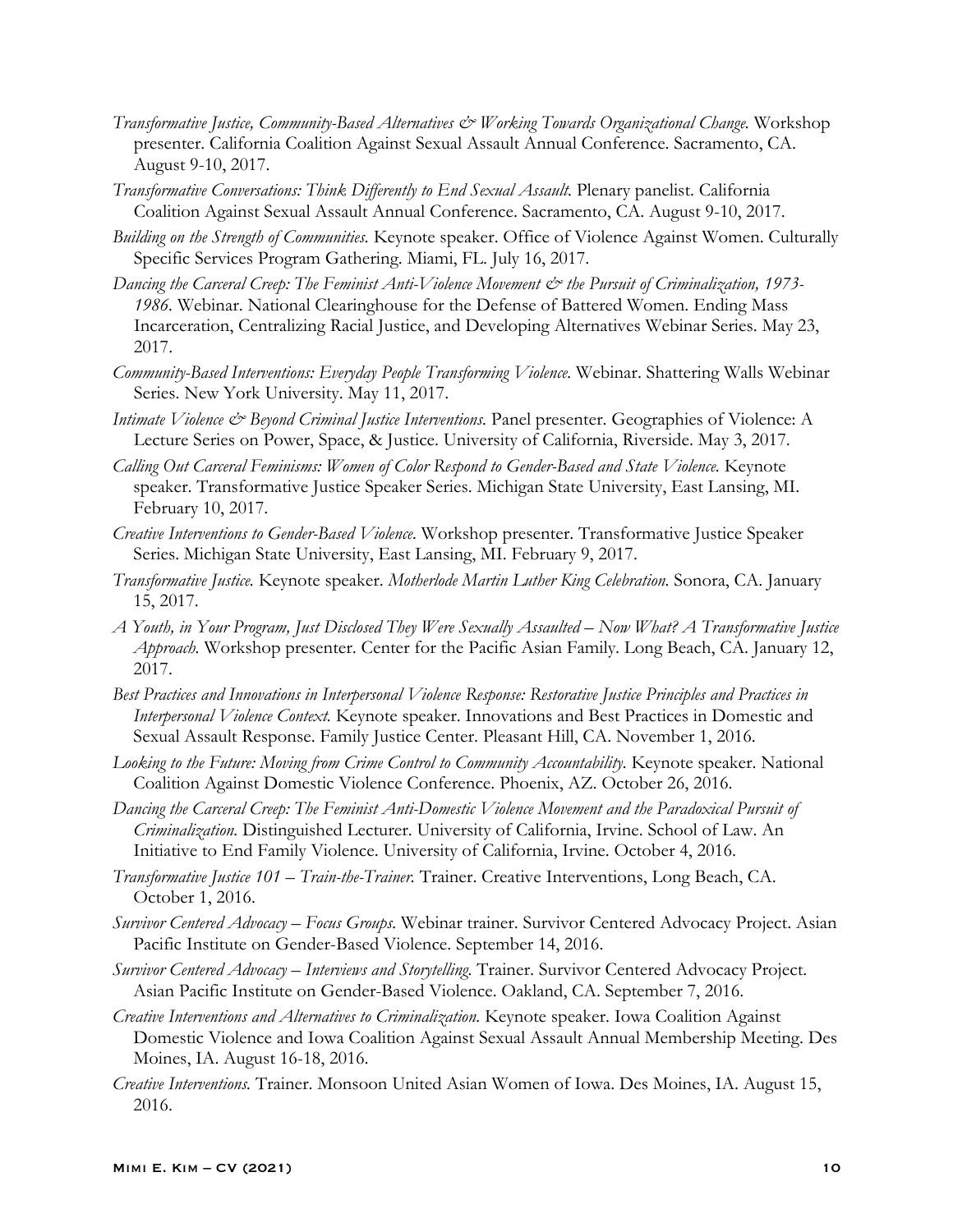- *Feminist Justice: A Restorative Approach to Addressing Harm & Changing Culture.* Panel speaker. International Restorative Conference. "Exploring Possibilities: A Restorative Approach to Climate and Culture in Education, Workplaces and Professions." Dalhousie University. Nova Scotia, Canada. June 27-28, 2016.
- *Justicio Transformativo (Transformative Justice).* Mujeres Unidas y Activas, Oakland. CA. June 20, 2016.
- *Survivor Centered Advocacy and Community-Based Participatory Research.* Trainer. Survivor Centered Advocacy Project. Asian Pacific Institute on Gender-Based Violence. Berkeley, CA. June 8-10, 2016.
- *Restorative Practices in Cases of Intimate Partner Violence, Sexual Assault, and Dating Violence: A Roundtable Discussion.* Roundtable participant. Sponsored by Department of Justice, Office of Violence Against Women and Center for Court Innovation, New York. Santa Fe, NM. May 17-18, 2016.
- *State Violence and Alternatives to Criminalization.* Presenter. National policy meeting of state domestic violence and sexual assault coalitions organized by Washington State Coalition Against Domestic Violence. Berkeley, CA. May 4-6, 2016.
- *Dancing the Carceral Creep: The Feminist Anti-Violence Movement & the Pursuit of Criminalization, 1973- 1986.* Keynote speaker and panelist. California Partnership to End Domestic Violence. 2016 Statewide Domestic Violence Conference. "Shifting the Lens: Transforming Our Approach to Domestic Violence." Berkeley, CA. May 2-3, 2016.
- *Dancing the Carceral Creep: The Feminist Anti-Violence Movement & the Pursuit of Criminalization, 1973- 1986.* Panel speaker. Sex, Gender, and the Carceral State Conference. Northeastern University Women's, Gender and Sexuality Studies, Northeastern University, Boston, MA. March 18, 2016.
- *Gender Based Violence.* Panel speaker. 10<sup>th</sup> Annual Liberation-Based Healing Conference "Challenging" Inequities: Decolonizing Practices and Social Action." California State University Northridge. November 13-14, 2015.
- *Creative Interventions: Strengthening Social Network Responses to Violence I.* Workshop presenter. Los Angeles, CA. September 24-25, 2015.
- *Dancing the Carceral Creep: The Feminist Anti-Violence Movement & the Pursuit of Criminalization, 1973- 1986.* Presenter. Roundtable on the Impact of Incarceration on Survivors of Violence. Office of Violence Against Women Roundtable on the Impact of Incarceration and Mandatory Minimums on Survivors: Exploring the Impact of Criminalizing Policies on African American Women and Girls. Washington, D.C. September 21-22, 2015.
- *Creative Interventions: Strengthening Social Network Responses to Violence I.* Workshop presenter. Oakland, CA. July 30-31, 2015.
- *Creative Interventions: Strengthening Social Network Responses to Violence I.* Workshop presenter. Seattle, WA. June 30-July 1, 2015.
- *Creative Interventions: Strengthening Social Network Responses to Violence.* Webinar presenter. California Partnership to End Domestic Violence, May 27, 2015.
- *Gender Violence, State Violence and the Dangers of Carceral Feminism.* Keynote presenter. University of Utah, Salt Lake City, College of Social Work. April 8, 2015.
- *Transformative Justice and Community Accountability Roundtable.* Organizer and presenter. Incite! Color of Violence Conference 4. Chicago, IL. March 29, 2015.
- *Gender Violence, State Violence and the Dangers of Carceral Feminism.* Keynote presenter. Women's History Month Speaker Series. California State University, Fullerton, Department of Women and Gender Studies. March 20, 2015.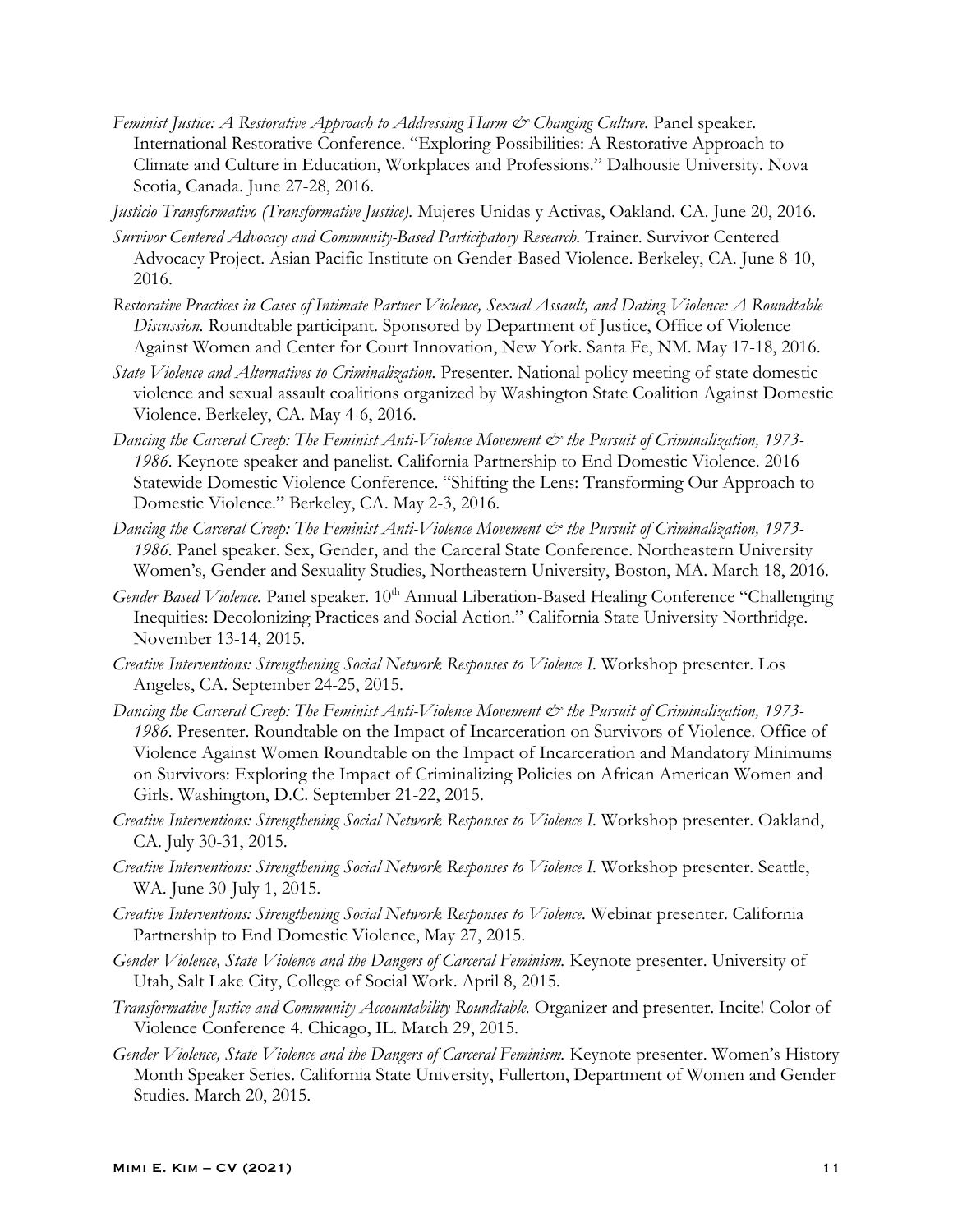- *Dancing the Carceral Creep.* Keynote presenter. National Learning Circle of the Northwest Network of Bisexual, Transgender, Lesbian and Gay Survivors of Abuse. Seattle, WA. February 25, 2015.
- *Engaging Social Networks in Addressing Domestic Violence and Sexual Assault in Marginalized Communities and Expanding Community Capacity.* Keynote presenter. Innovations and Best Practices in Domestic and Sexual Assault Response. Family Justice Center. Pleasant Hill, CA. November 5, 2014.
- *Perspective on Future Challenges in Our Work.* Panel presenter. National Network to End Domestic Violence Annual Roundtable Events. Portland, OR. October 23-24, 2014.
- *Leading into the Future.* Keynote presenter. Blue Shield Against Violence. Manhattan Beach, CA. April 28-29, 2014.
- *Creative Interventions Toolkit.* Workshop presenter. Transform New York. New York, NY. November 8-9, 2013.
- *Community-Based Interventions in Violence against Women.* Workshop presenter. Advancing Our Advocacy Roundtable. Praxis International. St. Paul, MN. October 28-29, 2013
- *Community Accountability/Transformative Justice.* Workshop presenter. No One Can Tell Our Story But Us: A Dialogue on Sexual Violence in Asian Pacific Islander Communities. National Summit of the National Organization of Asians and Pacific Islanders Ending Sexual Violence. San Diego, CA. September 17, 2013.
- *Moving Communities to Action.* Plenary organizer and moderator. National Summit of the Asian & Pacific Islander Institute on Domestic Violence. San Francisco, CA. June 30-July2, 2013.
- *Shifting Interventions from Direct Services to a Community Accountability Model: The Vision and Practice of Creative Interventions.* Workshop presenter. National Summit of the Asian & Pacific Islander Institute on Domestic Violence. San Francisco, CA. June 30-July2, 2013.
- *Community Accountability and Transformative Justice.* Presenter. New York, NY. May 11, 2013.
- *Transformative Justice and Community Accountability.* Guest lecturer. Introduction to Feminist Studies, Stanford University. March 7, 2013.
- *Contesting Feminisms: The Anti-Domestic Violence Social Movement and the Pursuit of Criminalization, 1973- 1986.* Panelist. Race, Domestic and Sexual Violence: From the Prison Nation to Community Resistance. Thelton E. Henderson Center for Social Justice and the Center for Race and Gender, UC Berkeley. March 1, 2013.
- *Community Organizing for Social Change: Role of Culture in Promoting Health Restoration and Recovery.*  Workshop presenter. Transforming Communities: Defending Childhood Initiative Grantee Meeting, Office of Juvenile Justice Delinquency Prevention. Washington, D.C. May 15, 2012.
- *Another Safety.* Presenter. This Is How We Do It. A Festival of Dialogues about Another World. Cooper Union, New York, NY. April 22, 2012.
- *Life after the PIC.* Presenter. Critical Resistance. Oakland, CA. February 15, 2012.
- *Queer & People of Color Perspectives: Domestic Violence in the 21<sup>st</sup> Century. Panel presenter. Center for Race* & Gender. Berkeley, CA. October 25, 2011.
- *The System Is Not Working for Us.* Panel presenter. Preventing Violence, Promoting Justice: A Summit. Sakhi. New York, NY. October 10-11, 2011.
- *Talking Story about Cultural Interventions.* Workshop presenter. Asian & Pacific Islander Institute on Domestic Violence Summit*.* From Gender Violence to Gender Democracy: What Will It Take? San Francisco, CA. July 24- 26, 2011.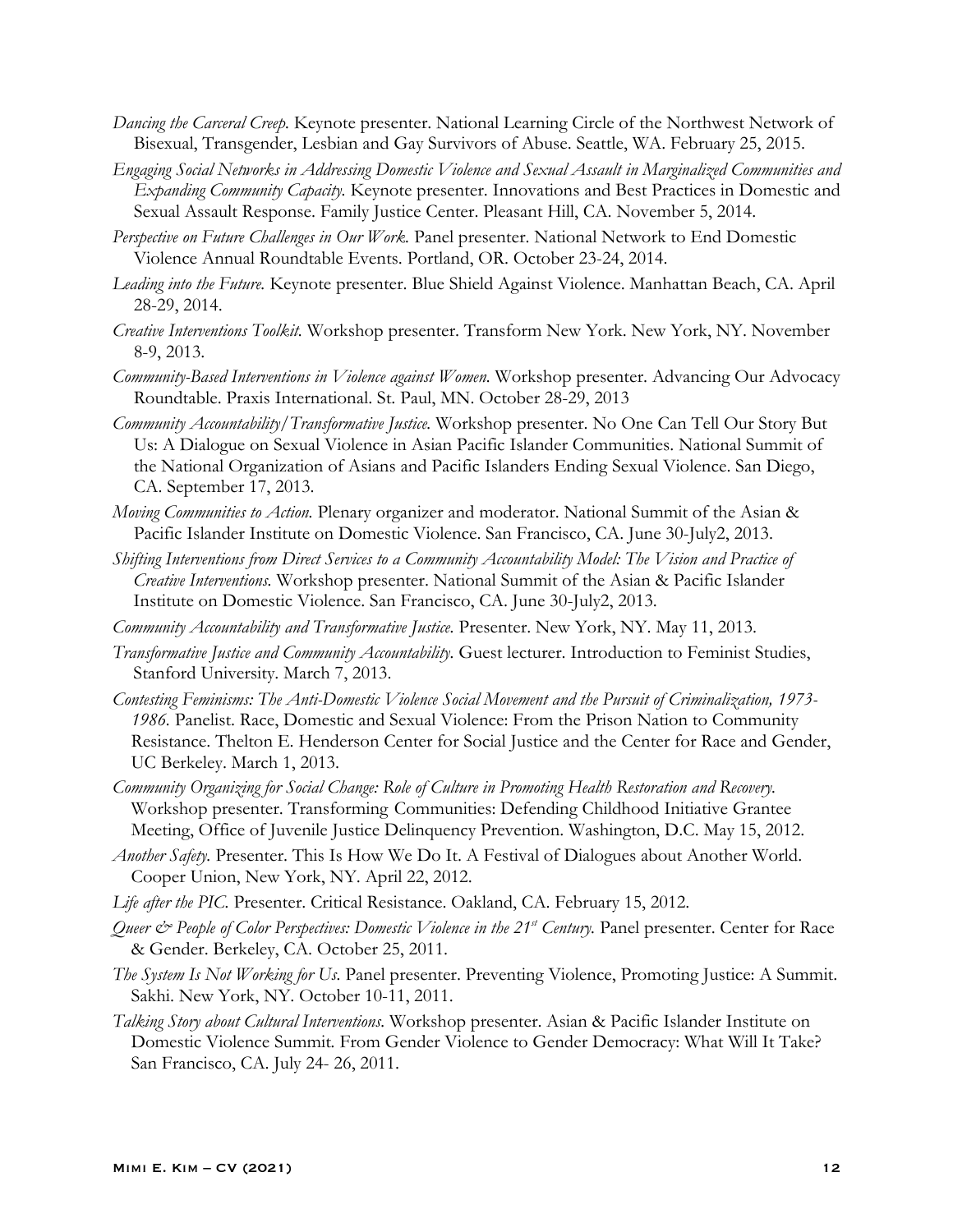- *Moving Beyond Critique: New Social Movement Responses to Gender-Based and State Violence.* Presenter. Forum on Cooptations & Cross-Movement Alliances: Feminist Anti-Violence Organizing & the Prison Crisis. Center for Race & Gender. University of California, Berkeley. April 8, 2011.
- *Injury and Repair in Group Settings.* Presenter. On Injury and Repair Conference. Women's Therapy Center. Oakland, CA. January 22, 2011.
- *Preparing Our Communities to Confront Violence: The Continuum of Engagement 2 Years Later*. Presenter. National Coalition against Domestic Violence Conference: Changing Faces of the Movement. July 31-August 4, 2010.
- *Responding to and Preventing Violence.* Keynote Speaker. International Narrative Therapy Conference. Toronto, July 7-9, 2010.
- *Working with Violence: New Directions.* Presenter. International Narrative Therapy Conference: Pre-Conference Workshop. Toronto. July 6, 2010.
- *Story Telling as Organizing.* Presenter. Talk Story Gathering. Oahu Domestic Violence Task Force. Honolulu, HI. June 29, 2010.
- *Crossing Fault Lines of Family Violence with New Narratives of Community Accountability.* Presenter. Families on the Fault Lines: Re-Imagining Race, Kinship, & Care Conference. Center for Race and Gender, University of California, Berkeley. April 29-30, 2010.
- *Story Telling as an Organizing Tool for Survivors.* Keynote Presenter. National Audio Conference. Civil Legal Institute Project. March 9, 2010.
- *Contesting Feminisms across the Korean Diaspora.* Presenter. Gender & Politics in Contemporary South Korea Workshop. The University of British Columbia, Vancouver. August 12-13, 2009.
- *System Accountability Using Community-Based Responses.* Presenter. New Directions for Your Coordinated Community Responses: Innovations in Theory and Practice. Battered Women's Justice Project. Minneapolis, MN. June 22-24, 2009.
- *Building Towards Community Accountability to End Violence: Continuum of Engagement.* Presenter. National Coalition Against Domestic Violence. Washington, D.C. July 18-23, 2008.
- *Anti-Violence Workers and Academics Working Together.* Presenter. National Coalition Against Domestic Violence. Washington, D.C. July 18-23, 2008.
- *The Community Engagement Continuum.* Presenter. Summit of the Asian and Pacific Islander Institute on Domestic Violence. Asian and Pacific Islander Domestic Violence. San Francisco, CA. November 5-7, 2007.
- *The Community Engagement Continuum.* Amokura: Family Violence Consortium. Whangerei, Aotearoa. September 21, 2006.
- *Back to the Future: Can We End Violence against Women: A Focus on Community Organizing and Community Accountability.* Keynote. DePaul University. Chicago, IL. February 23, 2006.
- *The Community Engagement Continuum: Outreach, Mobilization, Organizing, and Accountability to Address Violence against Women in Asian and Pacific Islander Communities.* Presenter. The Color of Violence III: Stopping the War on Women of Color. Incite! Women of Color Against Violence. New Orleans, LA. March 11-13, 2005.
- *Naming the Injustice: Building Accountability within Communities of Color to Prevent and Intervene in Child Sexual Abuse.* Presenter. The Color of Violence III: Stopping the War on Women of Color. Incite! Women of Color Against Violence. New Orleans, LA. March 11-13, 2005.
- *Restorative Justice.* Plenary speaker. National Coalition Against Domestic Violence. Denver, CO. July 11, 2004.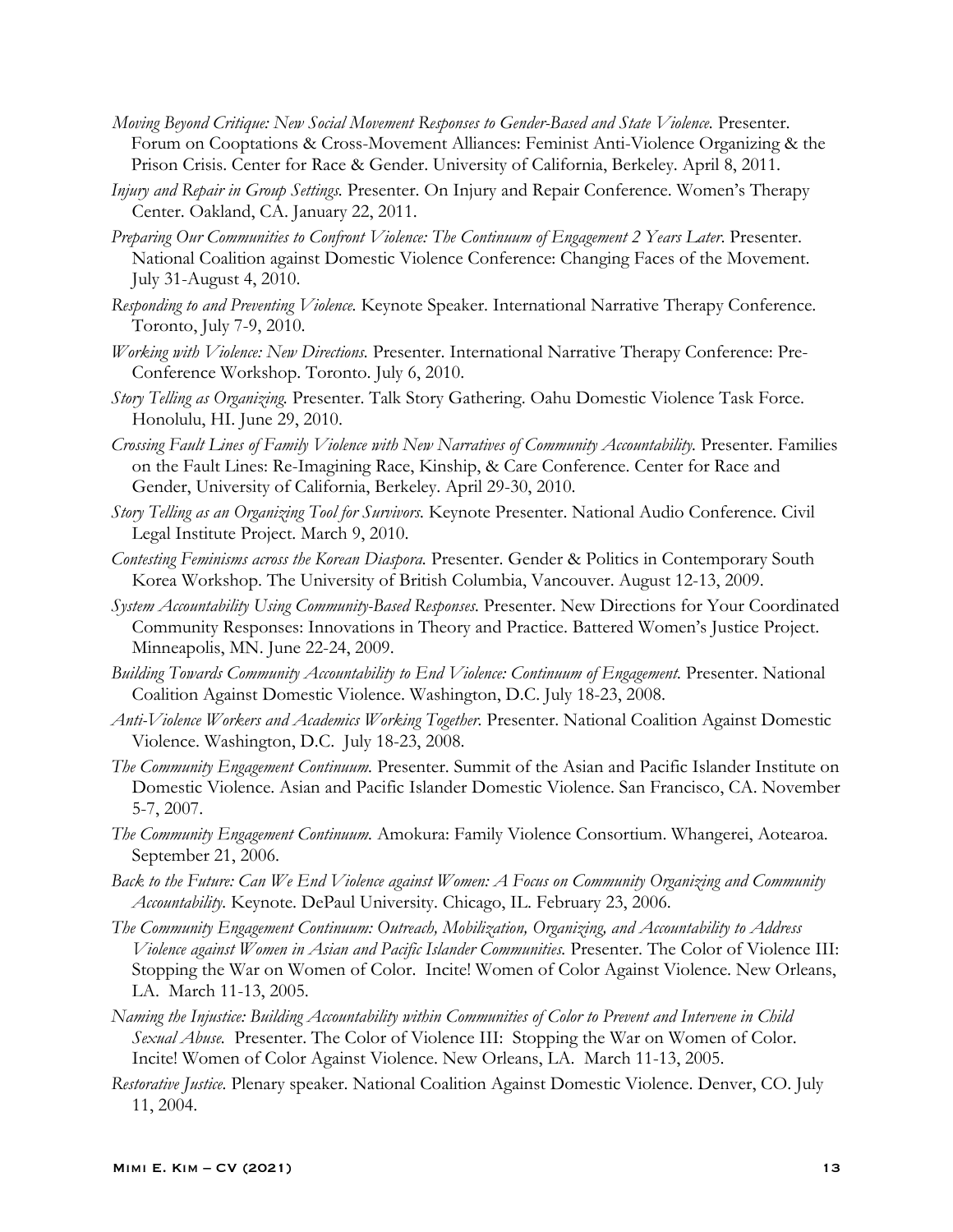- *Safety and Justice for All: Examining the Relationship Between Women's Anti-Violence Movement in the Criminal Legal System.* Panel speaker. 2004 International Research & Action Conference: Innovations in Understanding Violence Against Women. Wellesley Centers for Women. Wellesley, MA. April 25, 2004.
- *Domestic Violence/Domestic Silence: The Activist Response to Shaming Rituals.* Panel speaker. American Studies Association Annual Meeting. Hartford, CT. October 18, 2003.
- *The Same but Different: Developing Models to Address Violence Against Women of Color.* Presenter. Western States Center's Community Strategic Training Initiative. Portland, OR. August 2, 2003.
- *Multilingual Access Model.* Presenter. Asian & Pacific Islander Institute on Domestic Violence Midwest Regional Meeting. University of Michigan. Ann Arbor, MI. March 23, 2003.
- *Women of Color and Militarism.* Panel speaker. Responding to Violence Colloquium. Barnard College. New York, NY. October 25, 2002
- *Innovative Strategies to Address Domestic Violence in Asian and Pacific Islander Communities*. Panel speaker. Summit on Domestic Violence in Asian and Pacific Islander Communities. Asian & Pacific Islander Institute on Domestic Violence. San Francisco, CA. June 28, 2002.
- *Family Violence in the Asian Family.* Presenter. Different People, Same Problem: Myths and Realities of Family Violence. Connecticut Department of Social Services, Division of Social Work & Prevention Services. Groton, CT. April 17, 2002.
- *Women on the Frontlines.* Panel speaker. The Institute for MultiRacial Justice, Shades of Power Festival 2001, San Francisco, CA. January 27, 2001.
- *Cultural Competency in Domestic Violence Services*. Panel speaker. 8th Annual Domestic Violence Conference. Santa Clara County Domestic Violence Council and the Santa Clara County Board of Supervisors. San Jose, CA. October 6, 2000.
- *Challenging the Depoliticization of the Anti-Violence Movement.* Panel speaker. The Color of Violence: Violence Against Women of Color Conference. Incite! Women of Color Against Violence. University of California, Santa Cruz, CA. April 29, 2000.
- *Strategies for Organizing Responses to Domestic Violence from within Communities of Color.* Presenter. Creating Coalition for Prevention: Domestic Violence Across Racial, Ethnic and Cultural Contexts. San Jose, CA. March 11, 2000.
- *Korean Domestic Violence Services*. Presenter. Second Annual Asian American Mental Health Conference. San Francisco Department of Mental Health. San Francisco, CA. August 15, 1998.
- *Building Bridges: Collaborating Toward Wellness in Asian American Communities.* Keynote speaker. Asian American Community Services. Columbus, OH. December 4, 1998.

## **University Teaching and Service**

#### **Courses Taught:**

- *Foundations of Macro Practice,* School of Social Work, California State University, Long Beach (SW592), 2015; 2018
- *Thesis Advising,* School of Social Work, California State University, Long Beach (SW698A-SW699A), 2014-15; 2017-2018; 2018-2019; 2019-2020
- *Foundation Social Policy,* School of Social Work, California State University, Long Beach (SW505), 2014-15; 2017-2018; 2019-2020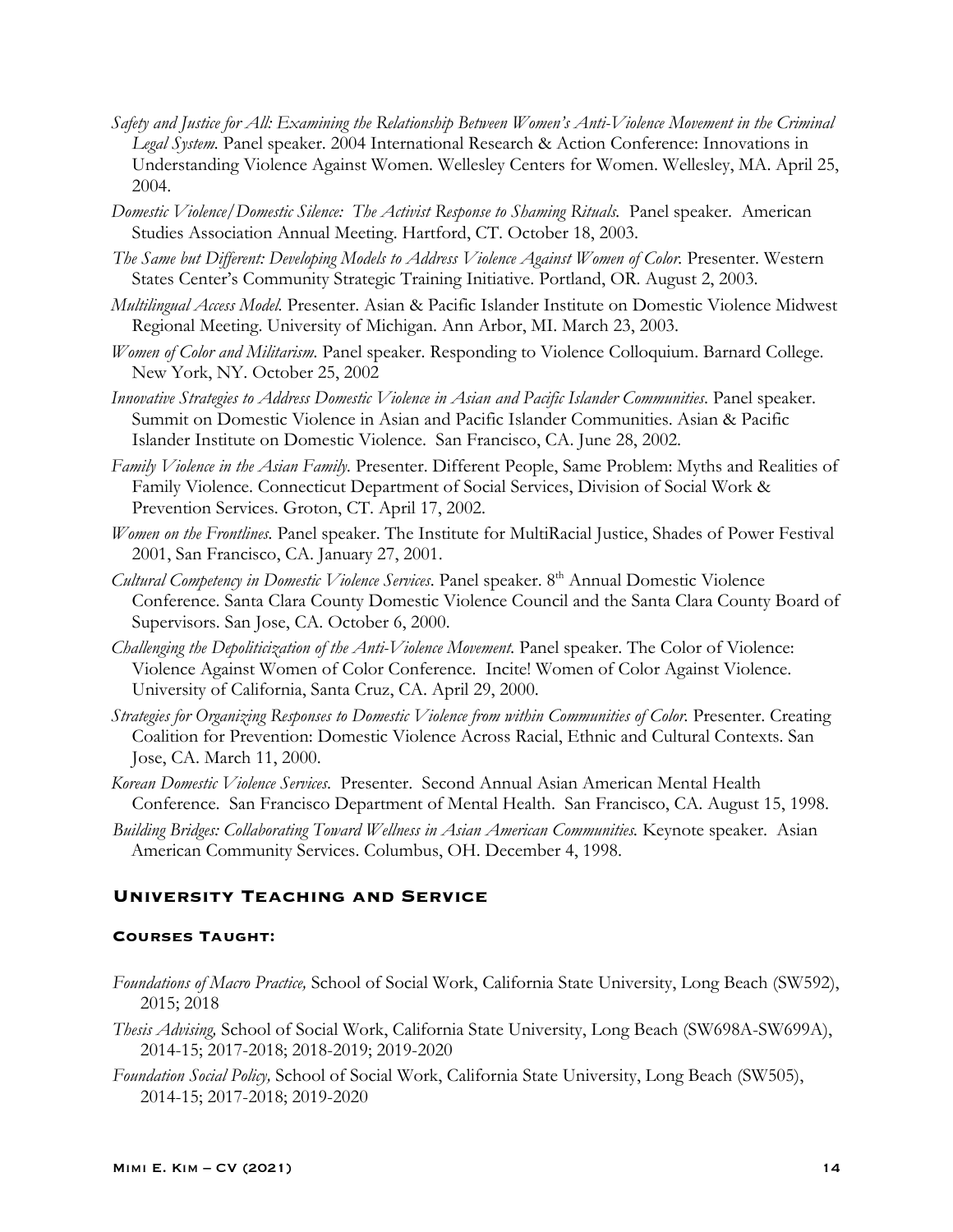- *Applied Social Work Project*, School of Social Work, California State University, Long Beach (SW698C-SW699C), 2015-2016; 2016-2017; 2018-2019
- *Immigrants: Identity, Conflict and Adaptation*, School of Social Welfare, University of California, Berkeley (SW174), Summer 2013

# **Academic Service:**

# **Editor-in-Chief:**

Editor-in-Chief, *Affilia: Journal of Women and Social Work*, 2020-present.

#### **Editorial Board:**

Editorial Board Member, *Affilia: Journal of Women and Social Work*, 2017-2020.

### **Book Proposal Reviewer:**

University of California Press

### **Journal Reviewer:**

*Affilia: Journal of Women and Social Work British Journal of Social Work Human Service Organizations: Management, Leadership, & Governance Journal of Community Practice Journal of Family Issues Journal of Scandinavian Studies in Criminology and Crime Prevention Law & Society Review Trauma, Violence & Abuse Violence Against Women*

## **Regional/National Academic Service:**

Affiliate, Institute for the Study of Social Issues, University of California, Berkeley, 2014-present

Advisory participant, The Silberman School of Social Work at Hunter College's Community Organizing, Planning and Development Reimagining Symposium, Hunter College, The Silberman School of Social Work. New York, NY. April 30 – May 1, 2015.

#### **University-Level Academic Service:**

Faculty Committee, California State University, Long Beach. Member, 2020-present.

- University Climate Committee, California State University, Long Beach. Chairperson, 2019-present. Member. 2018-present.
- Curriculum Committee. Member. School of Social Work, California State University, Long Beach. 2017-2018.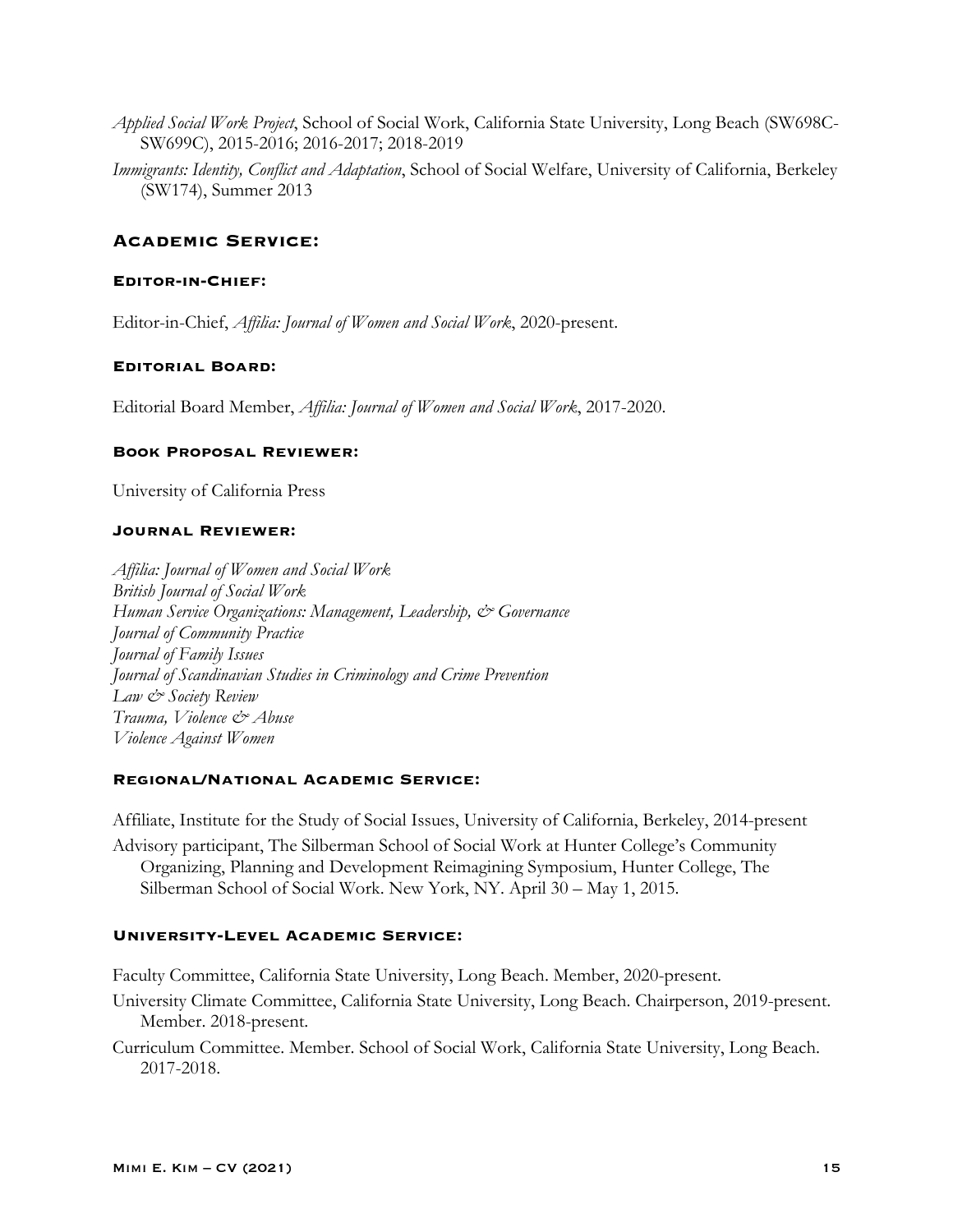- Policy Course Series Committee. Chairperson. School of Social Work, California State University, Long Beach. 2017-2018.
- Macro Social Work Student Association. Faculty Lead. School of Social Work, California State University, Long Beach. 2017-present.
- Asian & Pacific Islander Social Work Student's Association. Faculty Lead. School of Social Work, California State University, Long Beach. 2015-present.
- Diversity Committee. School of Social Work, California State University, Long Beach. Member. 2015-present.
- Strategic Planning Committee. Member. School of Social Work, California State University, Long Beach, 2014-present.
- Applied Social Work Research (Capstone) Curriculum Committee. Member. School of Social Work, California State University, Long Beach, 2014-2015.
- Race, Domestic and Sexual Violence: From the Prison Nation to Community Resistance. Conference organizer. Center for Race and Gender, University of California, Berkeley and the Thelton E. Henderson Center for Social Justice, University of California, Berkeley, School of Law. February 28-March 1, 2013.
- Community Interventions Working Group. Graduate seminar organizer. School of Social Welfare, University of California, Berkeley. 2008-2010.
- Center for Prevention Research in Social Welfare. Member. School of Social Welfare, University of California, Berkeley. 2012-2014.

## **Additional Training (selected):**

- Restorative Justice Peacemaking Circles applied to domestic violence and sexual assault Part II. Impact Justice. Richmond, CA. July 6-10, 2020.
- Critical Participatory Action Research Institute. Public Science Project Institutes, City University of New York. June 3-7, 2019.
- Family Group Conferencing applied to domestic violence. Community Restorative Justice Project. Richmond, CA. August 22-24, 2018.
- Restorative Justice Peacemaking Circles applied to domestic violence and sexual assault Part II. Impact Justice. Long Beach, CA. September 19-21, 2017.
- International Institute for Restorative Practices (IIRP). Introduction to Restorative Practices and Using Circles Effectively. Los Angeles, CA. July 24-26, 2017.
- Restorative Justice Peacemaking Circles applied to domestic violence and sexual assault. Impact Justice. Oakland, CA. September 26-28, 2016.
- Restorative Justice Peacemaking Circles. Oakland, CA. November 30-December 2, 2015.
- Graduate student workshop on social movement and social change. Law & Society Association. May 28-29, 2013. *Competitive selection.*
- Junior Colleague on issues of implementation and dissemination. Seattle Implementation Research Collaborative. May 16-17, 2013. *Competitive selection.*
- Victim Offender Dialogue for Victims of Severe Crimes. Oakland, CA. March 16-17, 2013.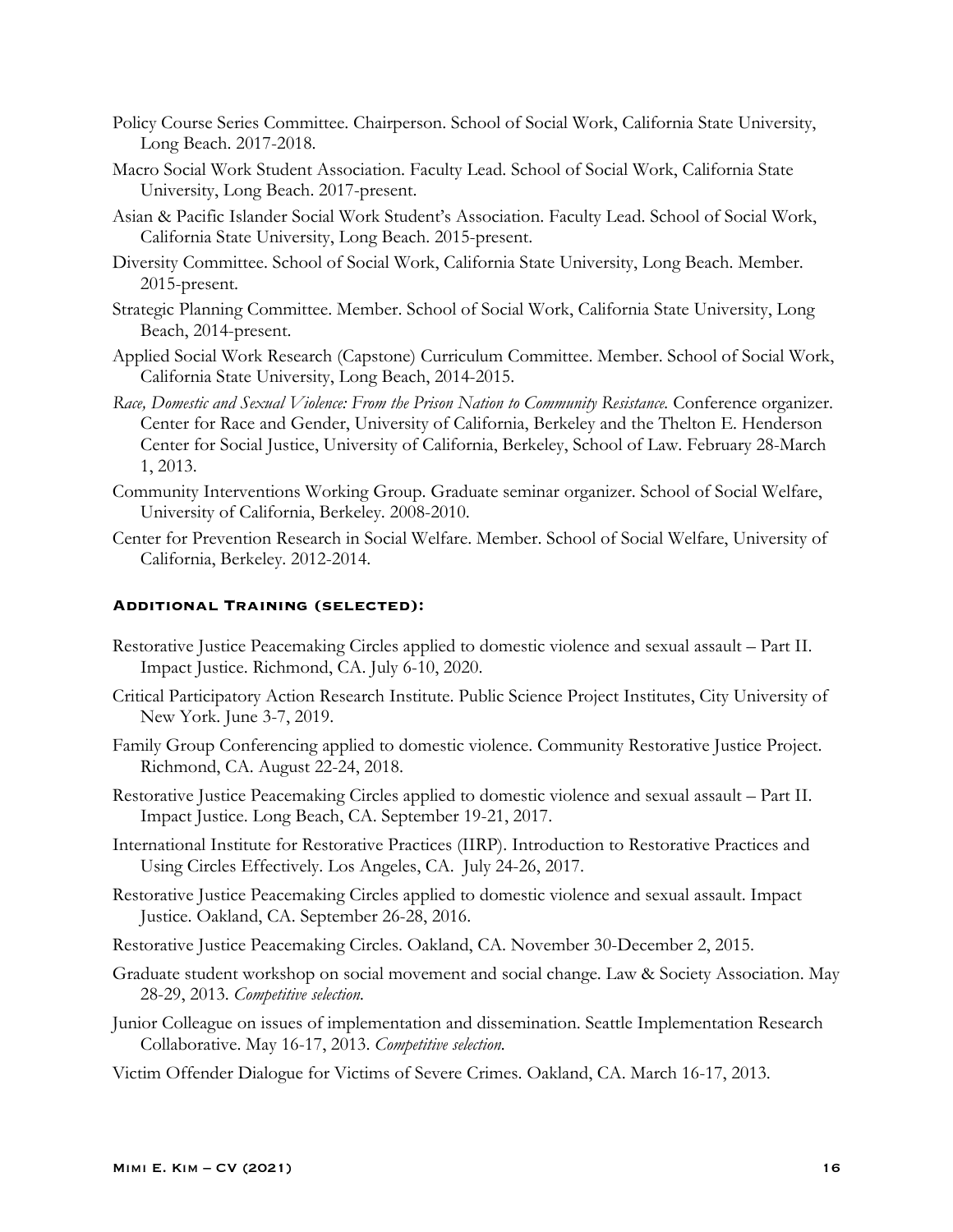- Summer Institute on Community Based Participatory Research for Health Equity. University of California, Berkeley and San Francisco State University. August 8-12, 2011.
- Controversies and Issues in Mixed Methods Research. International Qualitative Inquiry Congress. June 3, 2011.
- SSRC Pre-Dissertation Workshop on Contentious Politics. Social Science Research Council. June 2- 6 and September 16-19, 2010. *Competitive selection.*
- Summer Institute in Survey Research Techniques. University of Michigan, Ann Arbor, Survey Research Center, Institute for Social Research. July 7-11, 2008.
- Summer Evaluation Workshops in Theory-Driven Evaluation, Qualitative Evaluation and Empowerment Evaluation. Claremont Graduate University, School of Behavioral and Organizational Sciences. Summers 2006, 2007 and 2008.
- Somatics and Trauma (now Generative Somatics). Year-long somatic therapy training (2 years). 2006 and 2007.
- Special Intensive on Working with Violence: Narrative Possibilities. Dulwich Centre, Adelaide, Australia. September 11-15, 2006.
- Advanced Oral History Summer Institute. University of California, Berkeley, Regional Oral History Office, Bancroft Library. August 14-18, 2006.

### **Professional and Community Service:**

#### **Professional Leadership and Service:**

- Policy Link. Boys & Men of Color Advisory Committee. National. 2019-present.
- *Violence Against Women Act (VAWA).* Criminal Justice Committee member. National. 2017-2018.
- *Restorative Justice Approaches to Intimate Partner Violence.* National Advisory Board. National. 2017 present.
- *National Korean American Coalition to End Domestic Abuse,* National. Founder and member. 2015 present.
- *Incite! Women and Trans People of Color Against Violence, National. National Conference Organizing* Committee. 2013-2016.
- *Blue Shield Against Violence*. National Advisory Group. 2011-2015.
- *Asian & Pacific Islander Institute on Domestic Violence,* San Francisco, CA. National Steering Committee; Intervention and Prevention Committee Co-Chairperson. 1998-2013.
- *Battered Women's Justice Project.* National Steering Committee Member. 2008-2011.
- *Incite! Women of Color Against Violence,* National. Founding Member and National Steering Committee. 2000-2004.
- *Korean Community Center of the East Bay,* Oakland, CA. Executive Board Member. 1999-2001.
- *Just Economics,* Berkeley, CA. Economic Justice Trainer. 1999-2001.
- *Institute for Multiracial Justice,* San Francisco, CA. Coordinating Committee Member. 1998-1999.